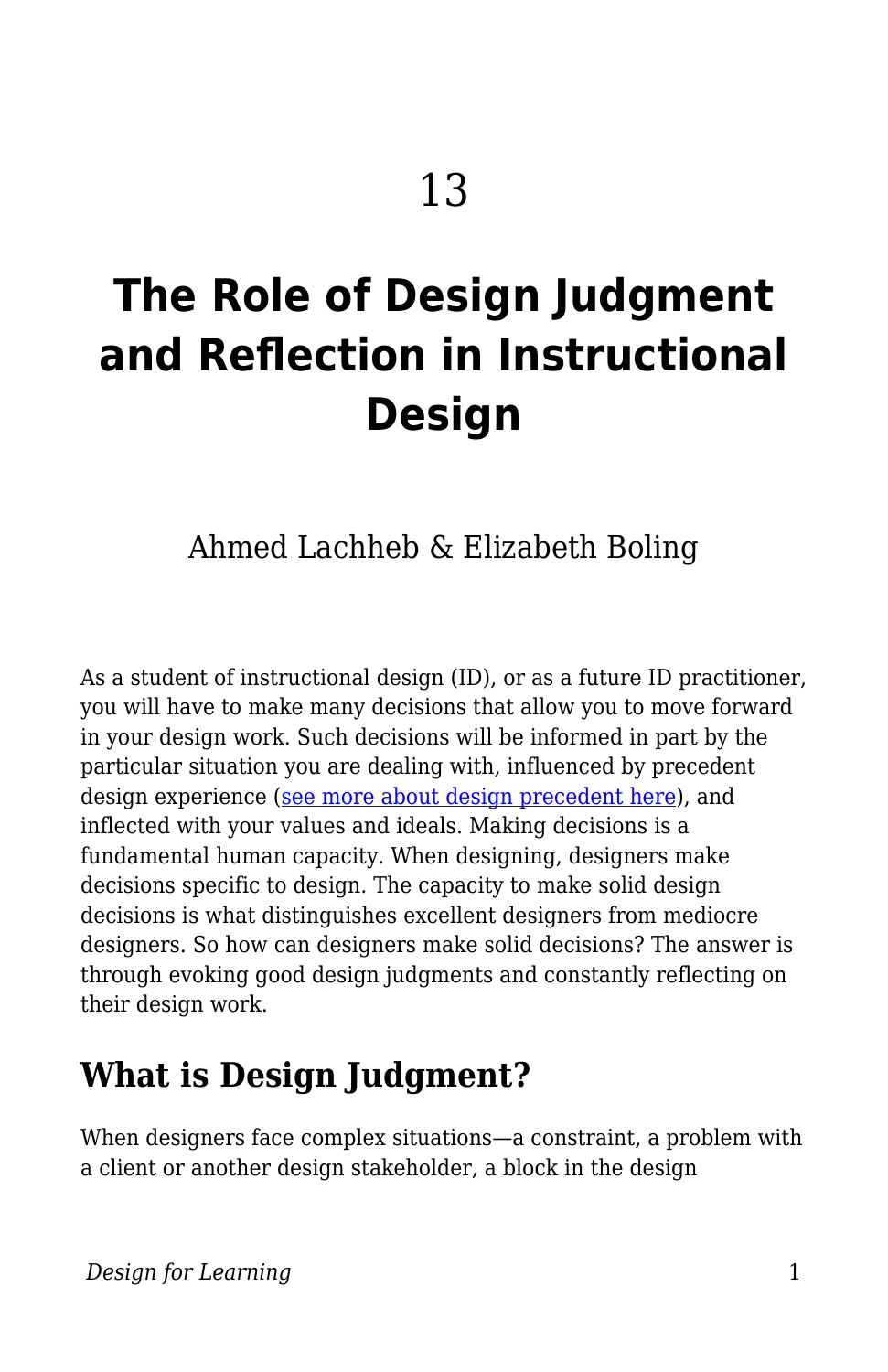process—they need to make design judgments to reduce the complexity of the situation or solve the issue that has been encountered. Depending on the situation, a specific design judgment is invoked to make design decisions. In the area of general design theory, Nelson and Stolterman (2012) have identified design judgment as "essential to design. It does not replicate decision making but it is necessary" (p. 139). In this definition, the authors distinguish judgment from decision-making. Design judgments for them are the means to achieve "wise action" (p. 139), or—in other words—good design decisions. In this way, designers can think about design decisions as the "what and how," of design, whereas design judgments have to do with the "why" a design decision has been made (see Figure 1).

#### **Figure 1**

*How Are Design Judgments Related to Design Decisions?*



Design judgments rely on different types of logic than rule-based systems. For example, imagine you have been tasked to design an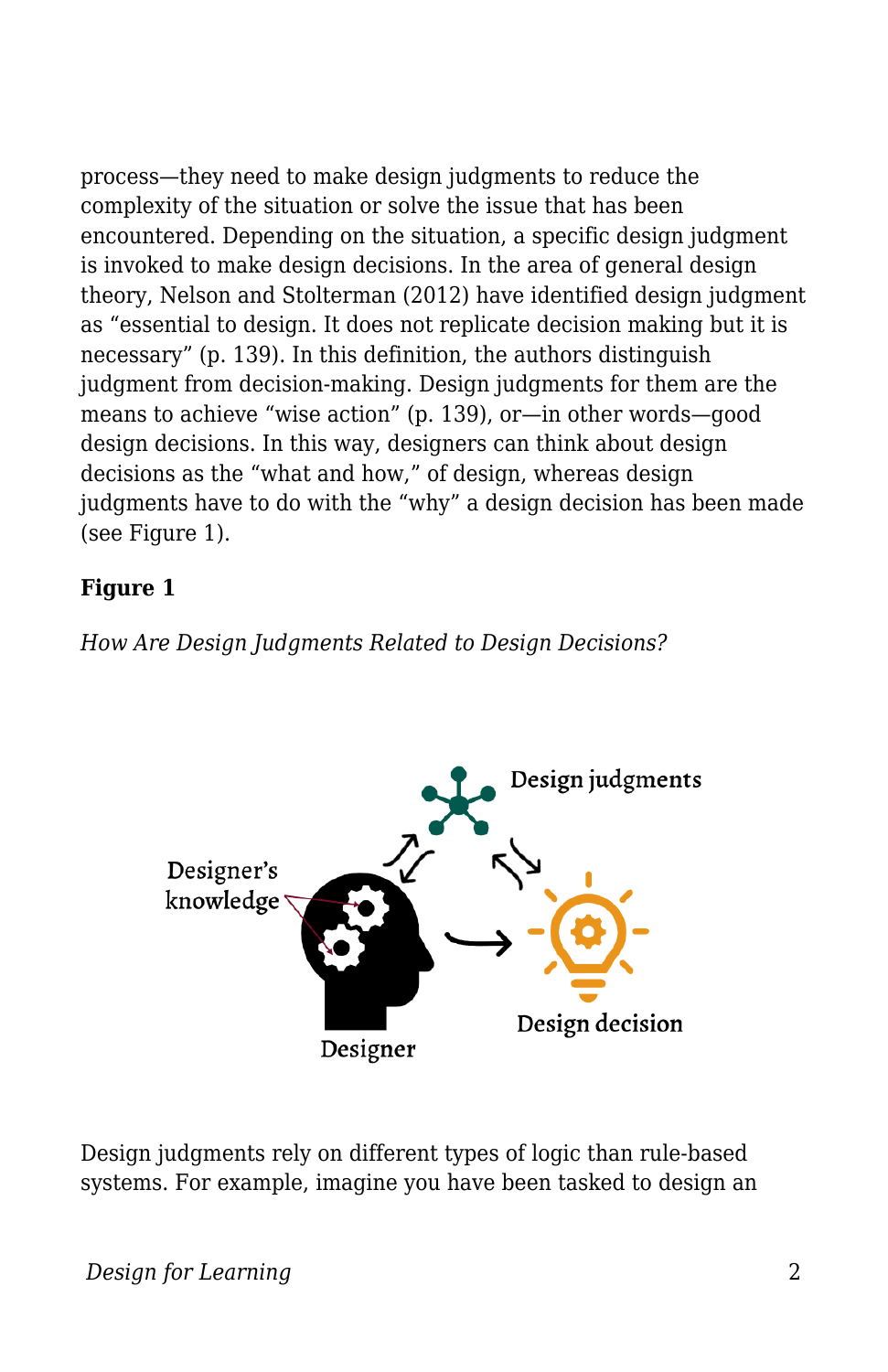instructional module to be delivered online. You are now faced with the choice of making this instructional module in the form of video, or text, or text with visuals and a video. Eventually, you will make a decision about which form the instructional module will take. That is the design decision. What allows you to make such a decision are your design judgments (e.g. preference for videos over text, based on constraints you perceive in the design project or your past history as a designer). Design judgments are based on your own knowledge. This knowledge cannot be separated from you, the designer, but it is not arbitrary either. Your appreciation of media and understanding of time and tools are disciplined, based on intuitive but very rational logic, generated from "the particularity or the uniqueness of a situation" (Nelson and Stolterman, 2012, p. 141).

### **Designers' Design Judgments**

Nelson and Stolterman (2012) have proposed a construct comprising eleven design judgments that designers invoke. A summary of these design judgments is available in Table 1. We, as authors, recommend that you read more in-depth about these design judgments in Nelson and Stolterman's (2012) book, [The Design Way.](https://mitpress.mit.edu/books/design-way-second-edition)

#### **Table 1**

*General Summary of Design Judgments and Examples*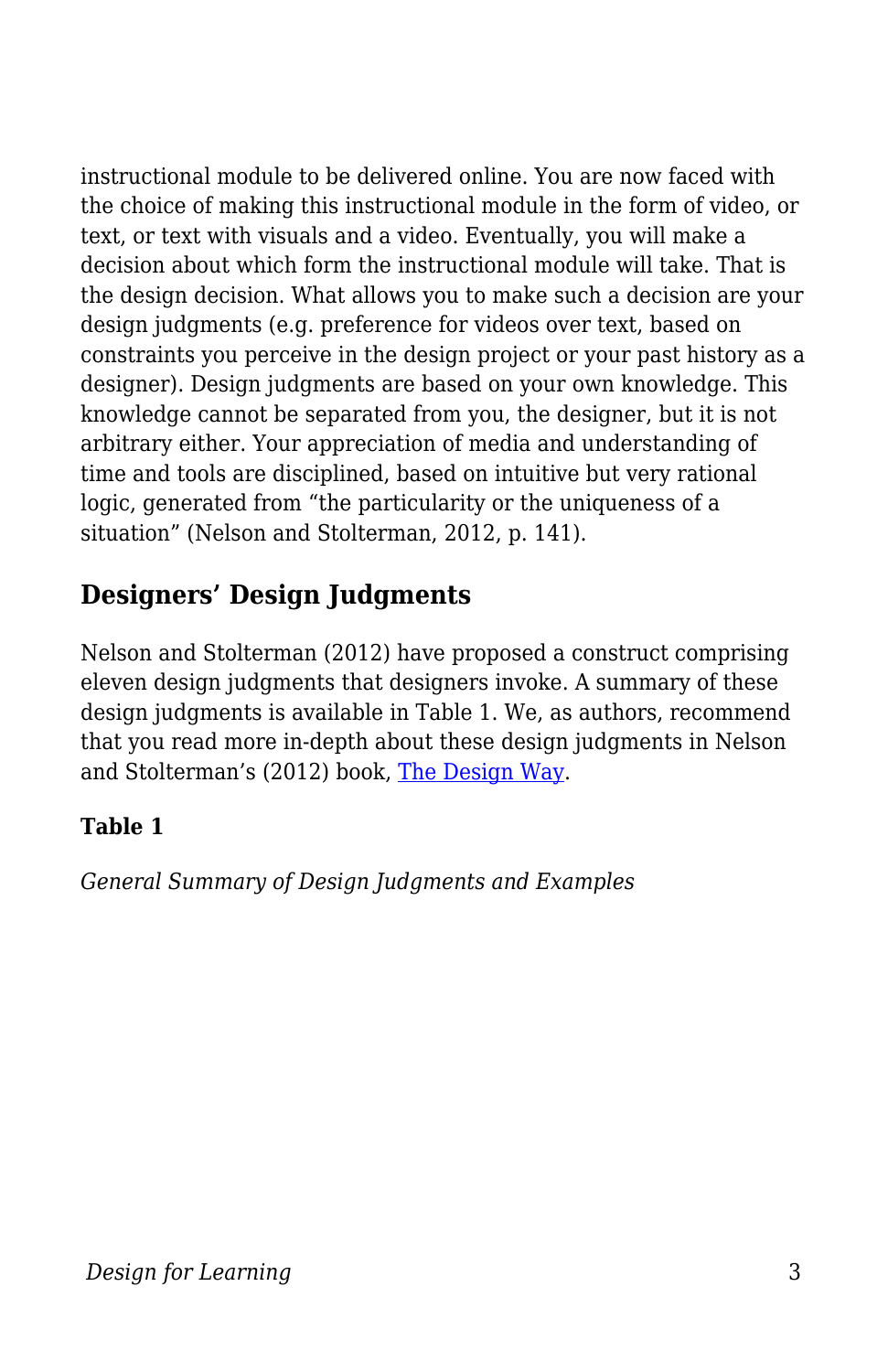| <b>Design</b><br><b>Judgment</b> | <b>Definition</b>                                                                                      | <b>Example of Design Judgment in Action</b>                                                                                                                                                                                                                                                                                        |
|----------------------------------|--------------------------------------------------------------------------------------------------------|------------------------------------------------------------------------------------------------------------------------------------------------------------------------------------------------------------------------------------------------------------------------------------------------------------------------------------|
| Core                             | Designer's own value or thinking that<br>can lead to invoke all other above<br>design judgments        | Designer advocates and insists on a designing discussions activity<br>because they firmly believe that learning is interaction                                                                                                                                                                                                     |
| Instrumental                     | Selecting and using design tools/means<br>to reach established design goals                            | Drawing icons using a digital tool or using a paper and pencil, or<br>selecting to use a MAC vs. a PC for design work                                                                                                                                                                                                              |
| Framing                          | Defining the boundaries of the design<br>project by emphasizing its focus and<br>outcomes              | Deciding whether to design an academic course, a workshop, a<br>performance-support handout, etc.                                                                                                                                                                                                                                  |
| <b>Default</b>                   | Generating "automatic" response to a<br>situation without hesitation, and<br>without too much thinking | Asking an SME to meet for a design project kick-off meeting because<br>that is the first thing you do in all of your design projects, no matter<br>what.                                                                                                                                                                           |
| Deliberated<br>Offhand (DOH)     | Recall of previous successful default<br>judgments, consciously                                        | Emailing an SME about a first meeting and providing them with<br>options of when to meet and whether the meeting is face-to-face or<br>online                                                                                                                                                                                      |
| Appreciative                     | Emphasizing certain aspects of a<br>design, and backgrounding others                                   | Appreciating the work a media developer has done but not<br>emphasizing the challenging relationship they had with other project's<br>stakeholders                                                                                                                                                                                 |
| Quality                          | Finding out the match/mismatch                                                                         | Discussing the quality of a slide deck presentation with a critical eye<br>between aesthetic norms/standards and and through referencing branding quidelines of the organization<br>the particular proposed design artifacts and/or aesthetic design norms in regards to colors, visuals, and<br>typeface, such as CARP principles |
| Appearance                       | Assessing the overall quality of the<br>design                                                         | Examining the overall path of a learning experience in a course<br>design, and stating whether it feels cumbersome, boring, clunky or<br>smooth/friendly                                                                                                                                                                           |
| Navigational                     | Considering a path/direction to follow<br>in completing a design task                                  | Consider inviting an external SME to provide expertise about a<br>specific subject area that the current/available SMEs lack so you can<br>fill a content gap that other SMEs and designers identified                                                                                                                             |
| Connective                       | Making connections of objects together<br>for the specific design situation                            | Considering how a design of a lecture in an academic course is related<br>to another learning activity/assessment, and whether there is a<br>connection and or alignment between these two design objects or not                                                                                                                   |
| Compositional                    | Bringing all elements of design<br>together to form a whole                                            | Considering how to place learning objects within structures of<br>modules to form a whole, complete, and smooth 16-weeks long<br>academic course, in a way that lectures and discussions precede<br>exams and major assignments                                                                                                    |

As a student of instructional design, there are the three of these design judgments that play a critical role in instructional design practice, and that will be examined more completely.

The first is *core judgment*—"buried deep within each individual, but unlike off-hand judgments, they are not easy to access" (p. 154). Designers invoke core judgments often in an unconscious manner because it stems from designers' own values or thinking that can be revealed through "why" questions (e.g., a designer advocates and insists on designing discussion activities because they firmly believe that learning is interaction—that is their core judgment). Core judgment is behind every other design judgment. It is, in a sense, our human capacity to have tacit knowledge, beliefs, and own philosophies. Designers invoke core design judgment to make design decisions, including those based on prior experience.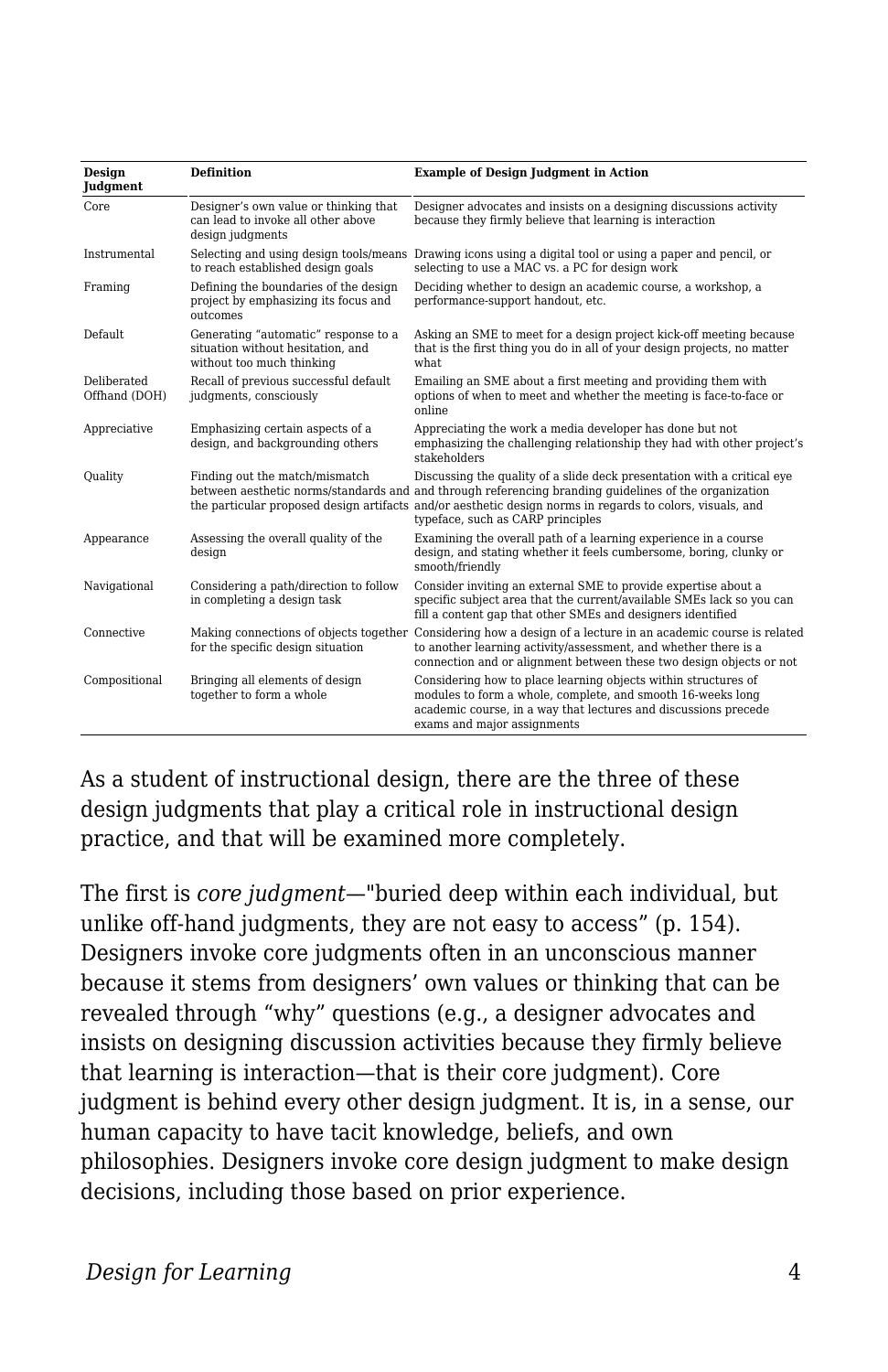The second is *instrumental judgment*—"interaction with their [designers'] materials and the tools" (p. 152). Instrumental is used here to mean 'instrument' and not to mean 'important.' Designers invoke instrumental judgments to decide on which design tools to use or not, and how to use them for their design projects (e.g., drawing icons using a digital tool or using a paper and pencil). This judgment is one of the most invoked judgments as it is concerned with design tools—all kinds of means that designers use to design, regardless of their form—and because design tools encompass almost every design activity. Design tools could be abstract/theoretical or tangible, analog, or digital. If you are curious, you can read more about design tools in instructional design practice in Lachheb and Boling (2018).

The third is *framing judgment*—"defining and embracing the space of potential design outcomes … [it] forms the limits that delineate the conceptual container" (Nelson & Stolterman, 2012, p. 148). In evoking this design judgment, designers discuss the goal of their design project (e.g., designing an academic course, a workshop, a performance-support handout, etc.) in order to frame what the design project is about. Framing judgment is also invoked throughout the progress of a project that involves deciding what is important to focus on next.

#### **Guidance to Develop and Invoke Design Judgments**

You might be asking now, "What design judgments should I make? Which ones are the best design judgments? How will I know? How does a designer learn to make good design judgments?" These are very legitimate and important questions. Frankly, these questions are what actually spark many research studies on design practice; answering them is not as straightforward as one sometimes wishes.

First, it is important to think about these design judgments as not isolated units, but rather like pearls that are connected to each other with strings. If you take one pearl and you hold it up, then the other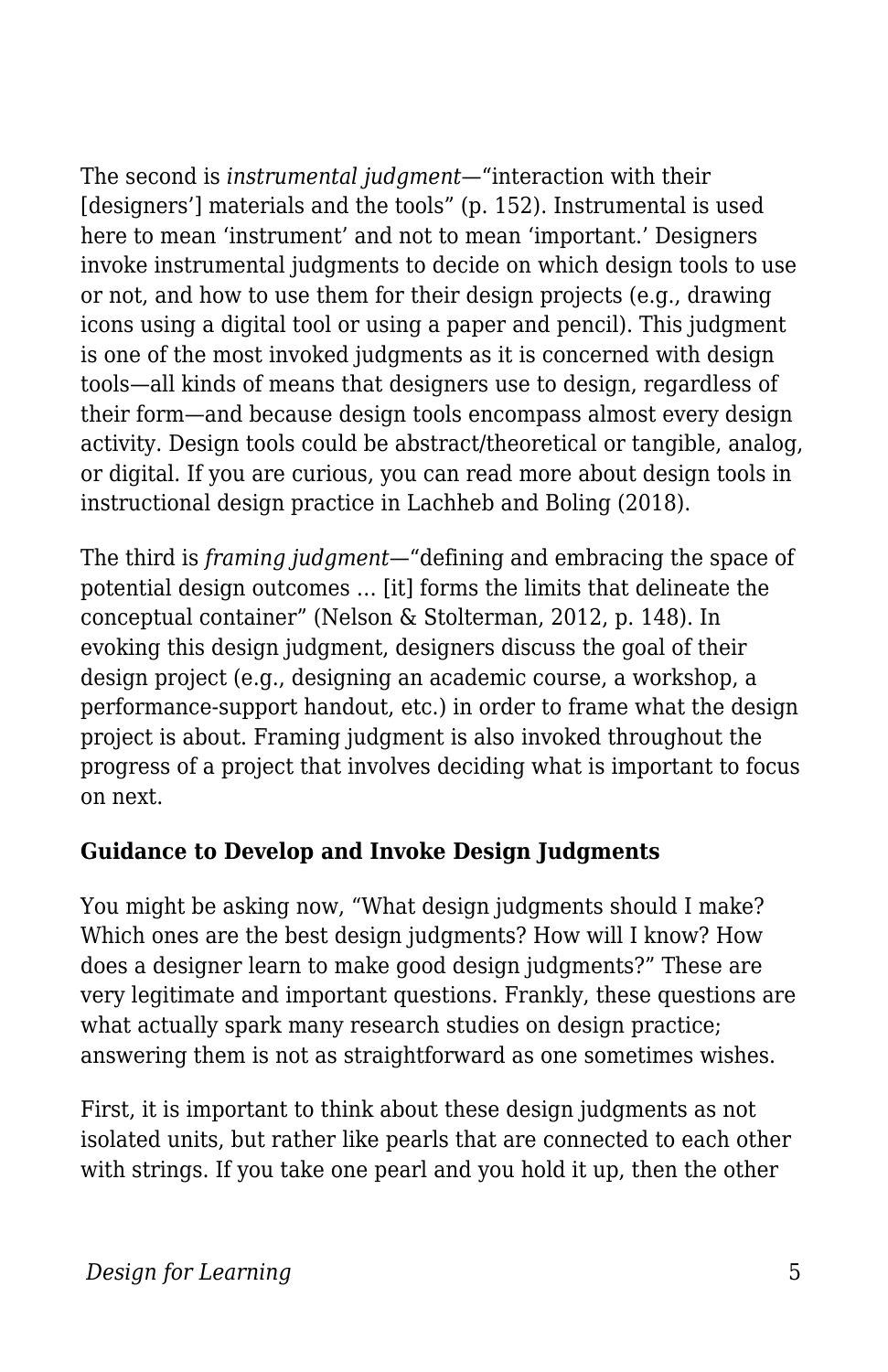ones just hang as a cluster underneath because they are connected to each other (E. Stolterman, personal communication, November 18, 2013). Designers often invoke a number of design judgments together—always interconnected and often overlapping (see Figure 2). That being said, as you are practicing design, you will be making these design judgments at all times, most of the time unconsciously. Now that you read about them, you can think about them in a conscious manner and watch for when a design judgment you invoke does not lead to the desired result.

#### **Figure 2**

*How Are Design Judgments Interconnected?*



Second, all of these design judgments are important to help you navigate the complexities of your design projects. However, as mentioned earlier, the most important design judgments are core, instrumental, and framing. Core design judgment is connected to every design decision—there is always a personal belief behind every design decision you make. Instrumental design judgments are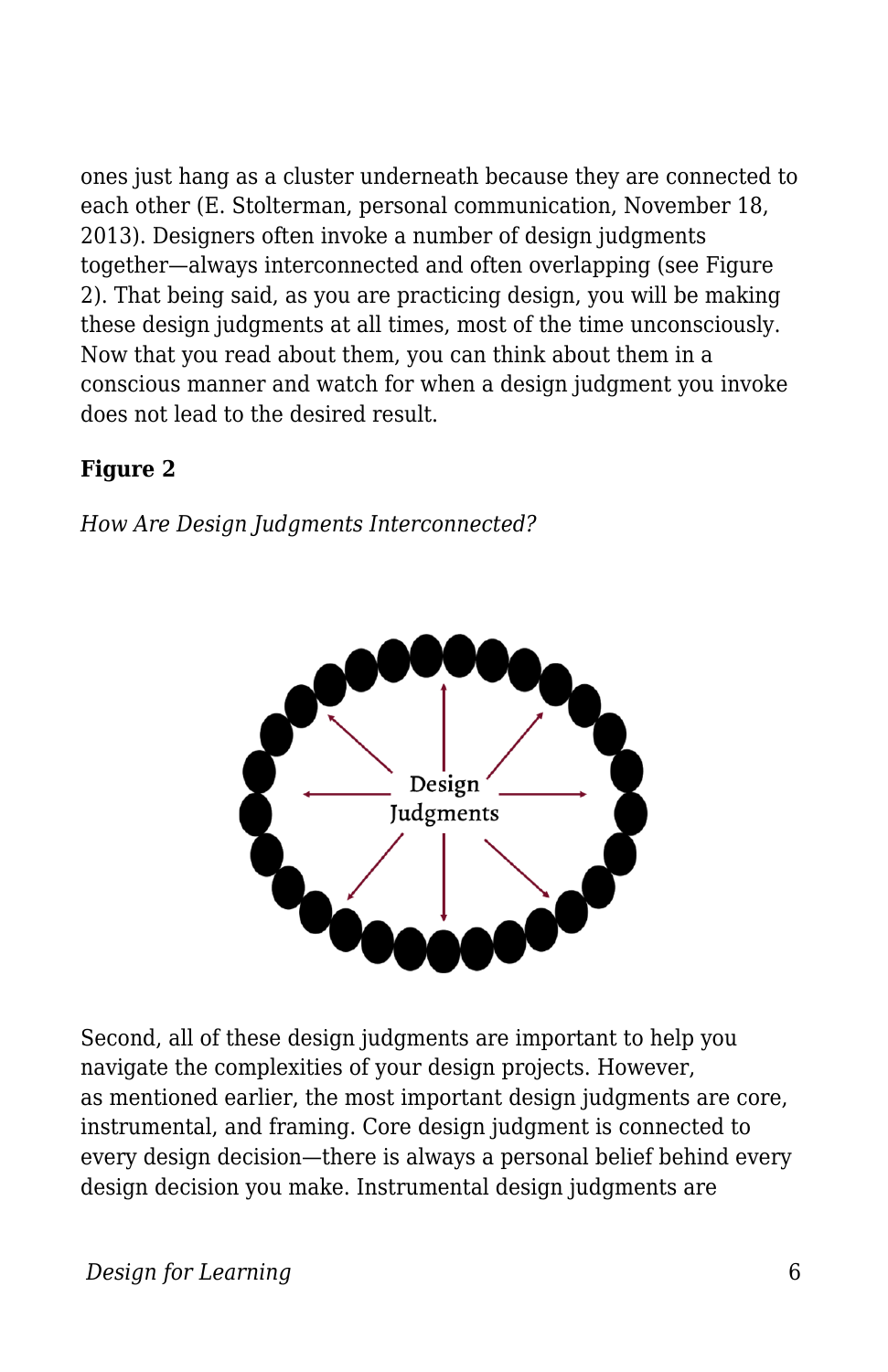concerned with design tools—every aspect of your design projects involve using design tools of all kinds. Framing design judgment allows you to set up the whole design project for success or failure, from the very beginning—if you frame your design project incorrectly, there will be money and resources wasted, not to mention upset clients and supervisors. Third, knowing which design judgments are you evoking, what design judgment you should or you should not evoke, and how you learn to make good design judgments are always matters of deliberate reflection on your design practice—a topic addressed in the second part of this chapter.

Finally, as a designer, you will face many situations when you feel uncertain; you can make several design judgments but you are not sure what is the right choice to make. Uncertainty is a hallmark of the design profession and our advice is to embrace it, not to be afraid of it. We, the authors, also advise you to trust your instinct and remember your rigorous design training. Additionally, taking time to think and studying your design context should equip you with powerful insights to help you make the right choice (e.g., using the [instructional theory framework](https://edtechbooks.org/id/making_good_design) to inform your design judgments). You can also seek mentorship and consulting from senior designers to help you deal with uncertainty, and ultimately make good design judgments.

### **Examples of Design Judgments Invoked by Instructional Design Students**

Some researchers in the field have studied design judgments and how students of instructional designers invoke them (Demiral‐Uzan, 2015; 2017, Korkmaz & Boling, 2014). From the studies of Demiral‐Uzan (2015; 2017), the authors provide the following examples of design judgments invoked by ID students as they are designing instruction during graduate-level instructional design courses.

*Example 1: An instructional design student was asked to design an*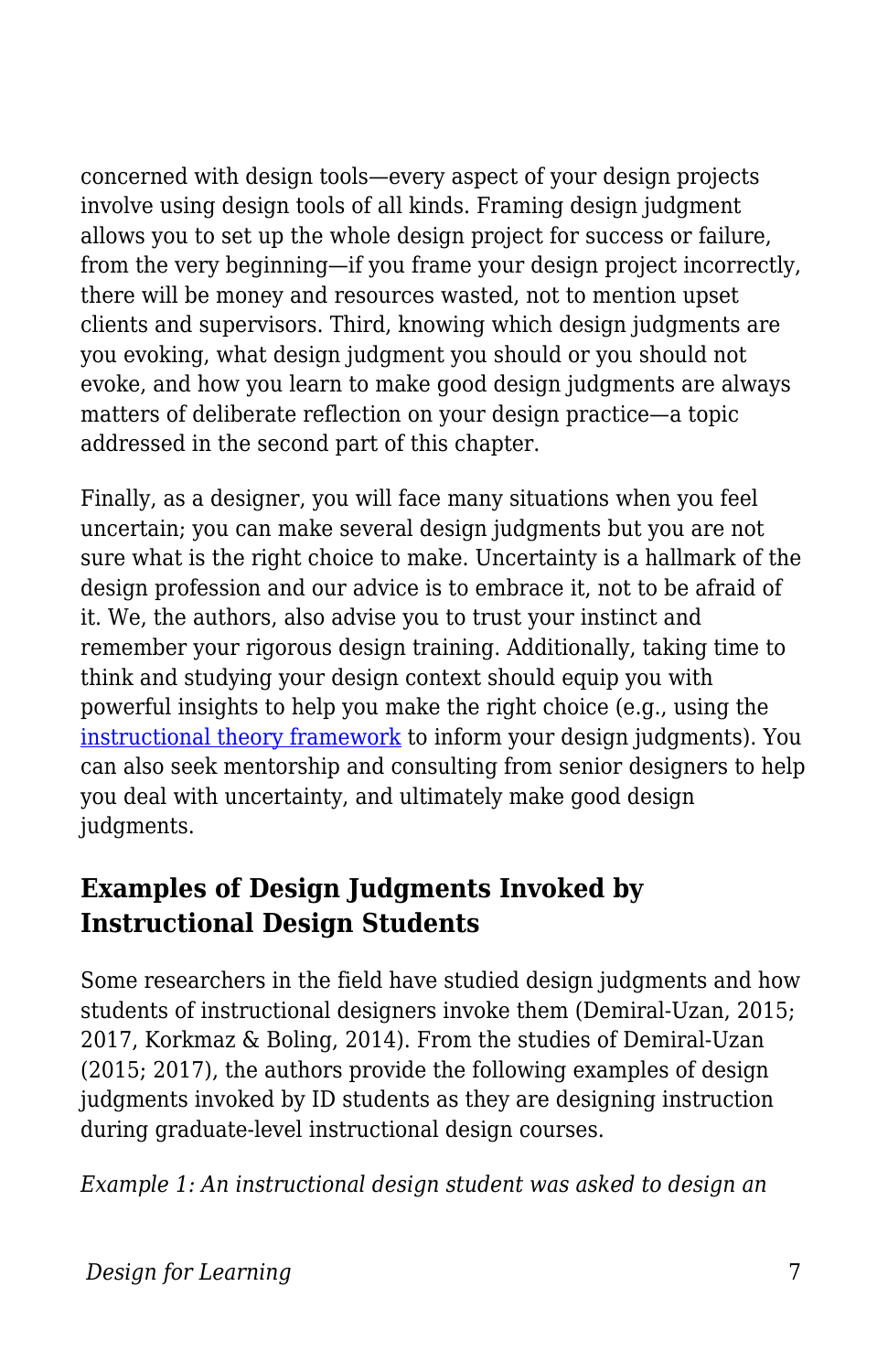*instruction for their final project. This student decided to design a course for advanced Chinese ESL learners about business emails. This student invoked a framing and navigational design judgment because when asked by the researcher how they decided to design this instruction, they said: "How I came up with that specific topic and why is that, very simple. I mean, what's the most practical, more effective easy to me, something that I am at least familiar with, something I already know" (adapted from Demiral-Uzan, 2017).*

*Example 2: A group of instructional design students came together to discuss their group project in their instructional design course. Their discussion was focused on the content of the instruction and the flow of information they wish to present in the instruction. A researcher observed and recorded their interaction. Each statement that a student says points to design judgments being invoked and overlapped:*

*Student A: Should this go first or after the overview? (Appearance, Quality and Connective design judgment)*

*Student B: This comes after the content on my part. (Default, Appearance, Quality and Connective design judgment)*

*Student A: Your approach is different than mine, which is okay. For learners to understand what networking is, the definition of networking will come here first, then tell and show them what is networking is not. (Appreciative, Core, Quality and Compositional design judgment)* (adapted from Demiral-Uzan, 2015).

# **What is Design Reflection?**

Reflection is the personal and the internal building of knowledge through considering and interpreting one's experiences or beliefs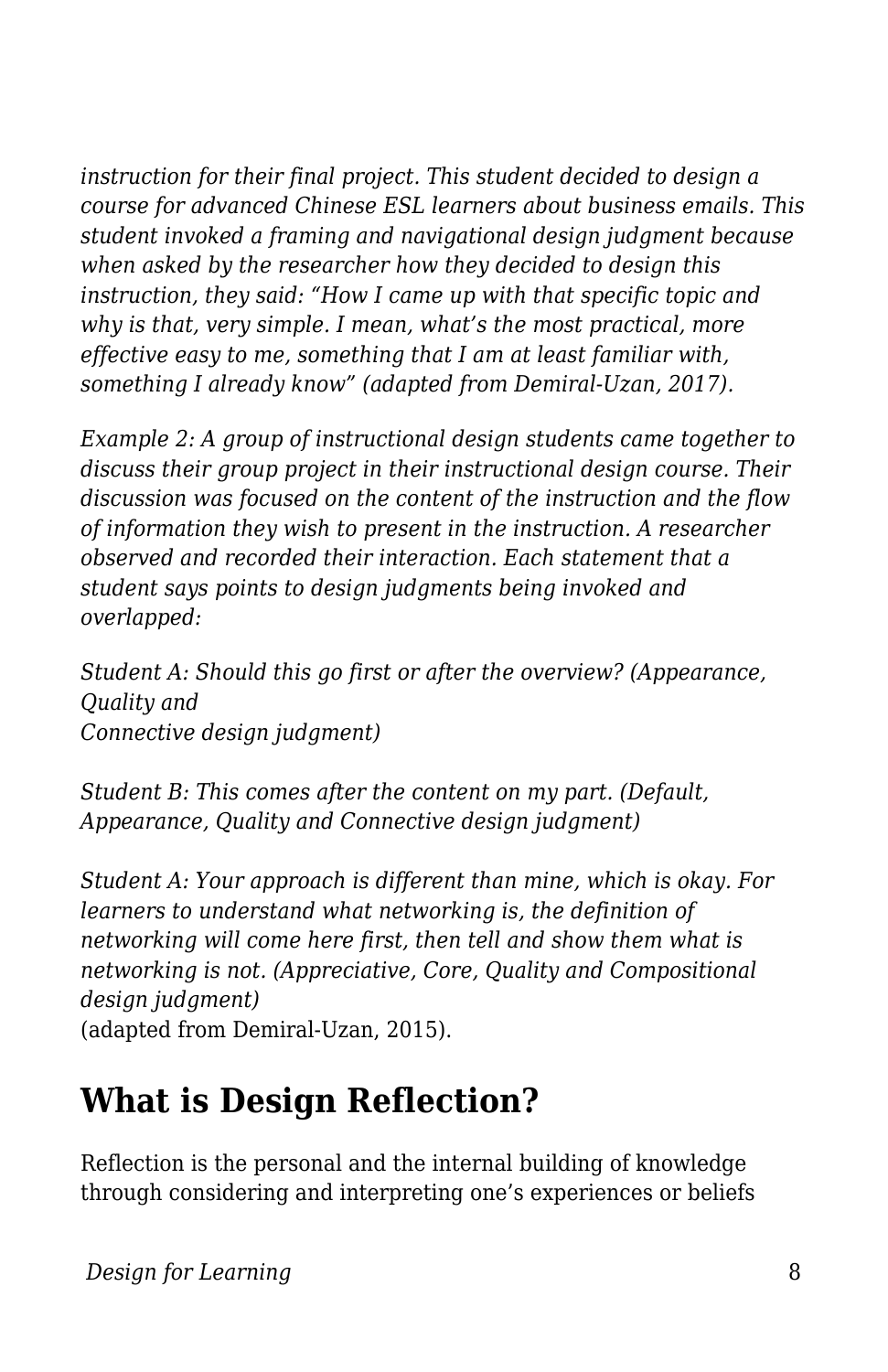(Tracey et al., 2014). It is usually a method to solve problems, as well as to define and refine one's beliefs, values, and perspectives. Reflecting on your design work, its qualities, process, and outcomes, allows you to become aware of your tacit knowledge and learn from your design experience. Donald Schön—a prominent design scholar and a design educator—has identified two types of design reflections (Schön, 1983): (1) Reflection-in-Action; and (2) Reflection-on-Action.

Reflection-in-action is that internal dialogue that designers have as they are engaged in solving a particular design problem, or while using a specific design tool. For example, you could be working on designing a training program. You face a complex situation where the capacity of the software you are using to develop the training materials is not allowing you to create a specific interaction you wish to create. You could ask yourself something like "How do I get around this? Should I use another software or try to think of another way to create the interaction the client and I want to see?" This selfquestioning is essentially the internal dialogue you could have, which constitutes "reflection-in-action." You could have this internal dialogue without being aware of it, as most of us think and reflect unconsciously and in silence. Eventually, reflection-in-action allows you to establish a ground to make decisions and work toward a resolution of the problem (Schön, 1983).

Reflection-on-action has to do with looking back at past design experiences, to make sense of what happened, what worked well, what did not work well, why taking one design approach seemed to be better than the other, etc. Many designers recognize reflection-onaction as what happens in design "post-mortem" meetings—a dialogue between designers who reflect upon their experiences, practices, and beliefs. Reflection-on-action dwells upon subjective interpretations of events, situations, and ideas. It is personal and can be hard to express. Nevertheless, this type of reflection is proven to be an effective practice to learn from past designer experience, so future design experiences are optimized. Additionally, when designers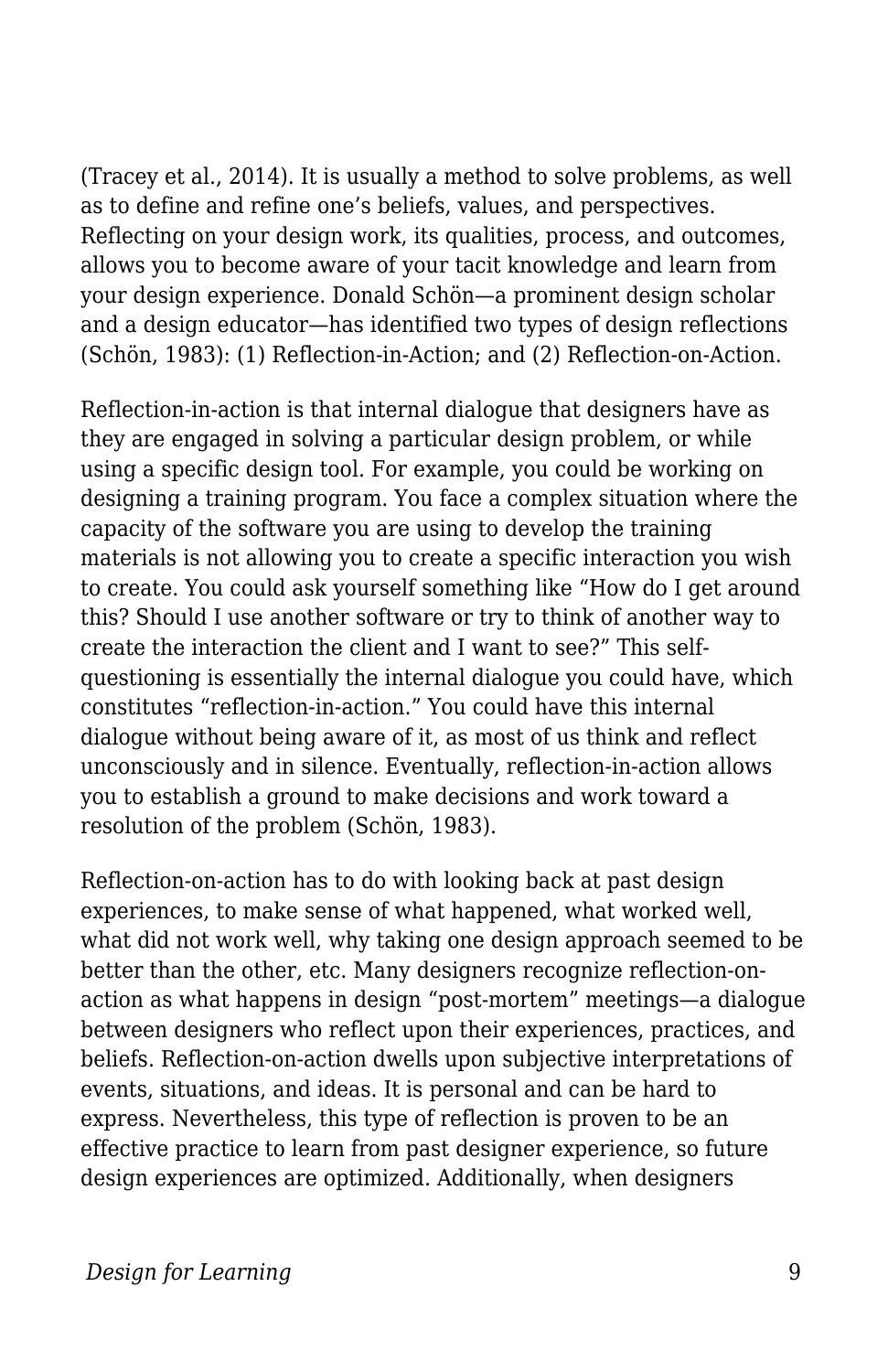experience failure, only reflection-on-action could allow them to process that failure, learn from it, and essentially become aware of future modes of failure that might come their way.

#### **An Example of a Design Reflection by an Instructional Design Student**

Kaminski et al. (2018) has illustrated several design reflections written by ID students. One example is shared in this chapter, and you are encouraged to read more—as shared by Kaminski et al. (2018).

*"One of the hardest lessons I learned from the instructional design course (and still struggle with), is articulating my decisions and actions onto paper. The best advice I received from Dr. Kaminski is to approach instructional design with the mindset that you are making something that another instructor (without any prior experience) can recreate. I think my difficulty comes from the many steps that I personally revisit and parts that I revise with research and experience. It is hard to describe all those directions that my mind takes to come to a final product. The picture I drew allows me to provide an abstract visual of all those steps. The student is the 'key,' the center of my purpose. As the 'doorknob, it is my responsibility to make sure all the working parts are in place so that the individual can open the door to knowledge. Begin by identifying the goals of the training event, analyze the learner, and the method for instruction, and verify the performance objectives. Start on outer edges and spiral toward the middle, and then through evaluation back out and spiral back in again until you get through the door. Goals are set – look at the learner and environment to make it work. Facilitators need to address all the pieces and parts of the classroom component, so the facilitator ensures the student has what they need to open the door."*

As you can see in this example, the student expressed how hard it was for them to make design decisions. The student reflected on what they believe to be the appropriate design moves, how to begin, and what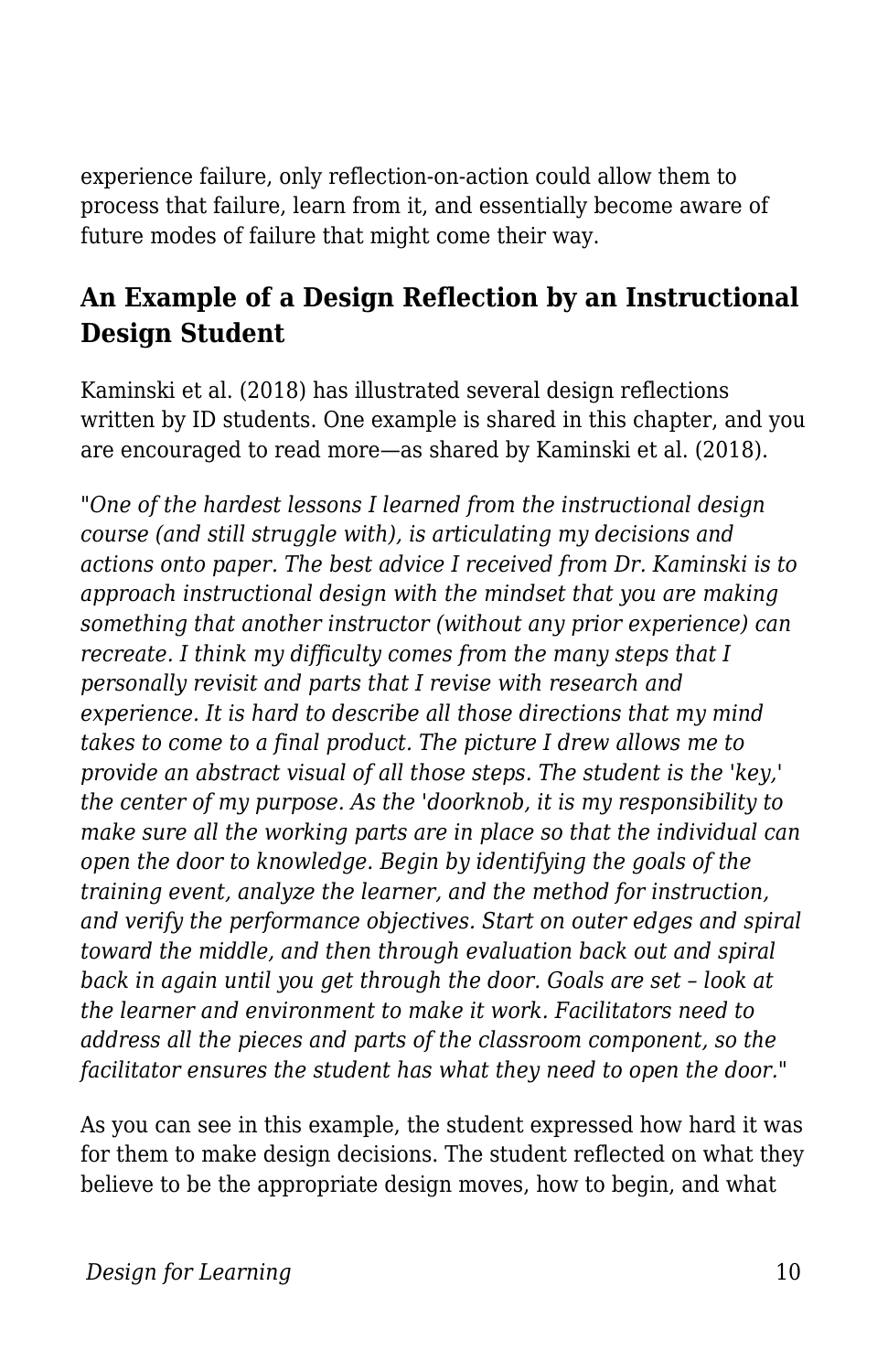the design should be focused on. Toward the end of the reflection, the student expressed a set of values and ideals—core design judgments.

# **Design Judgments and Reflection: Recommendations for Instructional Design Students**

### **The Reflection Journal**

Some designers keep a journal. Some designers turn parts of their journal into a [blog or a website](https://www.lifeofanarchitect.com/) where they reflect on their design work publicly. Commit to a journal in the format you prefer–a simple notebook, a Google document, a blog, a video, a podcast. Start your first entry about the last design project you completed in class and address the following prompt (adapted from Tracey et al, 2014):

*Describe a time when you felt totally uncertain while working on this design project. Try to remember how you felt and what was the greatest challenge(s) you faced because of the uncertainty you felt. What actions did you take to overcome such uncertainty? How did it go? Why did you take certain actions and not other actions? What did you believe to be happening vs. what actually happened? Knowing that you will feel uncertain in future design projects, how do you feel about becoming a designer?*

Start writing the reflection post using descriptive language. You should not worry about grammar and typos at this stage. Let the words and thoughts flow and make their way from your head to the journal. Pay attention to how you felt and what thoughts you had at the moment. Think about if someone reads this reflection, will they understand what was going on in the design project? Will they get to feel how you felt? Don't limit yourself to formal writing. Write as you think and speak. Once you complete this first entry, share it with your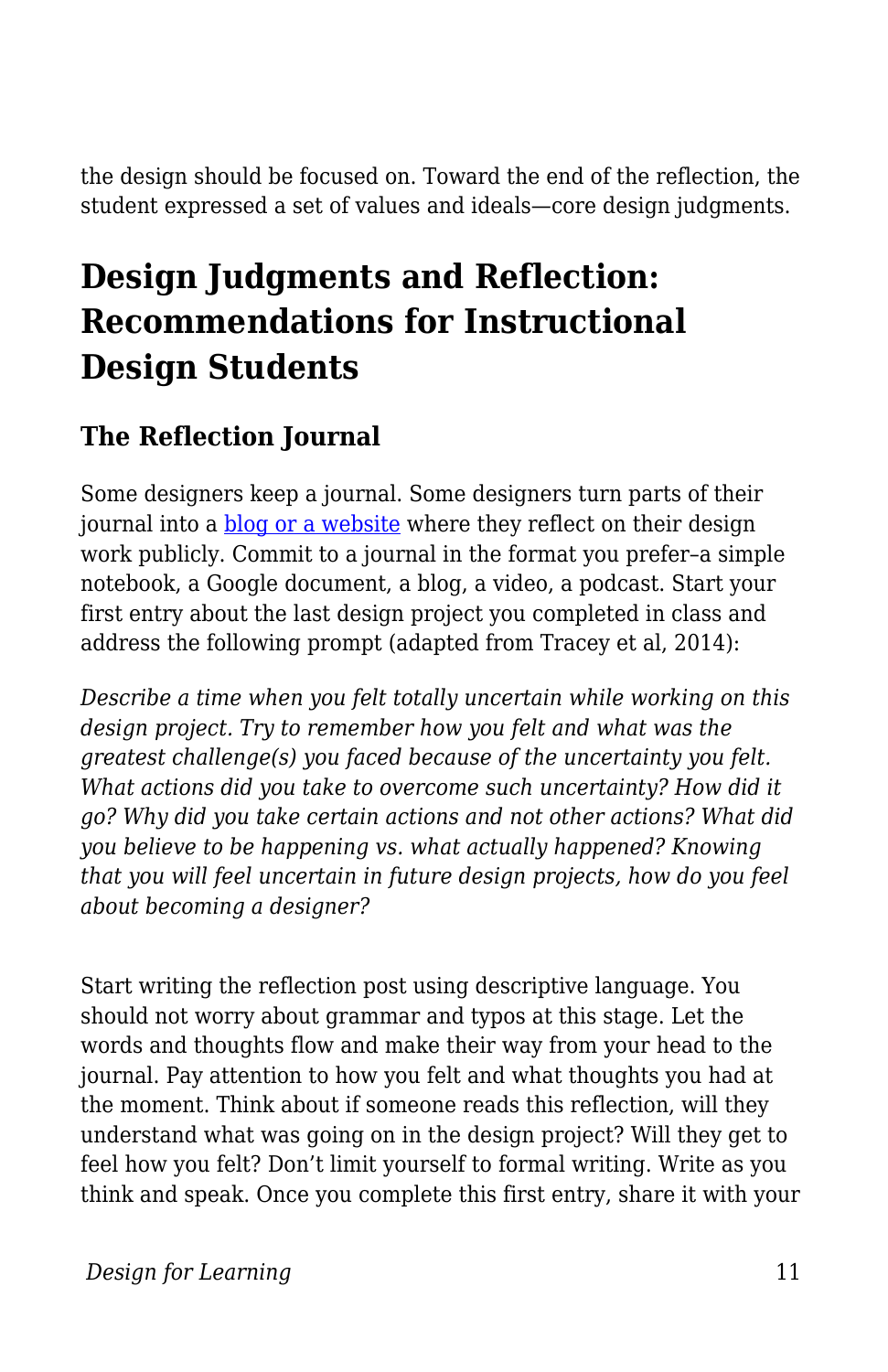ID faculty or another designer if you feel comfortable.

The following are some ways to document design reflections:

- Pick what you want to focus on for each reflection—a challenge with a designer, a moment of design failure, a harsh critique from a client, or an SME; you pick.
- Describe your design actions by addressing the Five Ws (What, When, Where, Why, Who).
- Elaborate on the "Why" part so you can reveal the design judgments you made that led to these design actions.
- Speculate on the "Why" when speaking about other's actions, unless you are certain.
- Conclude with what you have learned from this design project—what you will not forget to do next time? To what extent this design project will be similar to future projects you anticipate?

### **Exploring Your Core Design Judgments**

People are surrounded by designs they use every day, and some they cannot live without. Commit to a week of noticing and collecting—through photographs—designs that you appreciate and designs that you do not like at all. These could be the items you use every day, such as your phone, the showerhead in your bathroom, a specific app, or a favorite frying pan in your kitchen, or anything else. Challenge yourself to notice as many designs as possible. Such design could include instruction or performance support materials around you (e.g., a flyer that teaches people how to wash their hands or the instructional book that comes with IKEA furniture). Take about an hour or more to write down notes about each design—why you appreciate it and why you do not. Keep asking yourself "why do I like/dislike this?" and record your answers. Repeat this activity until you cannot think of any more answers to. For example, the authors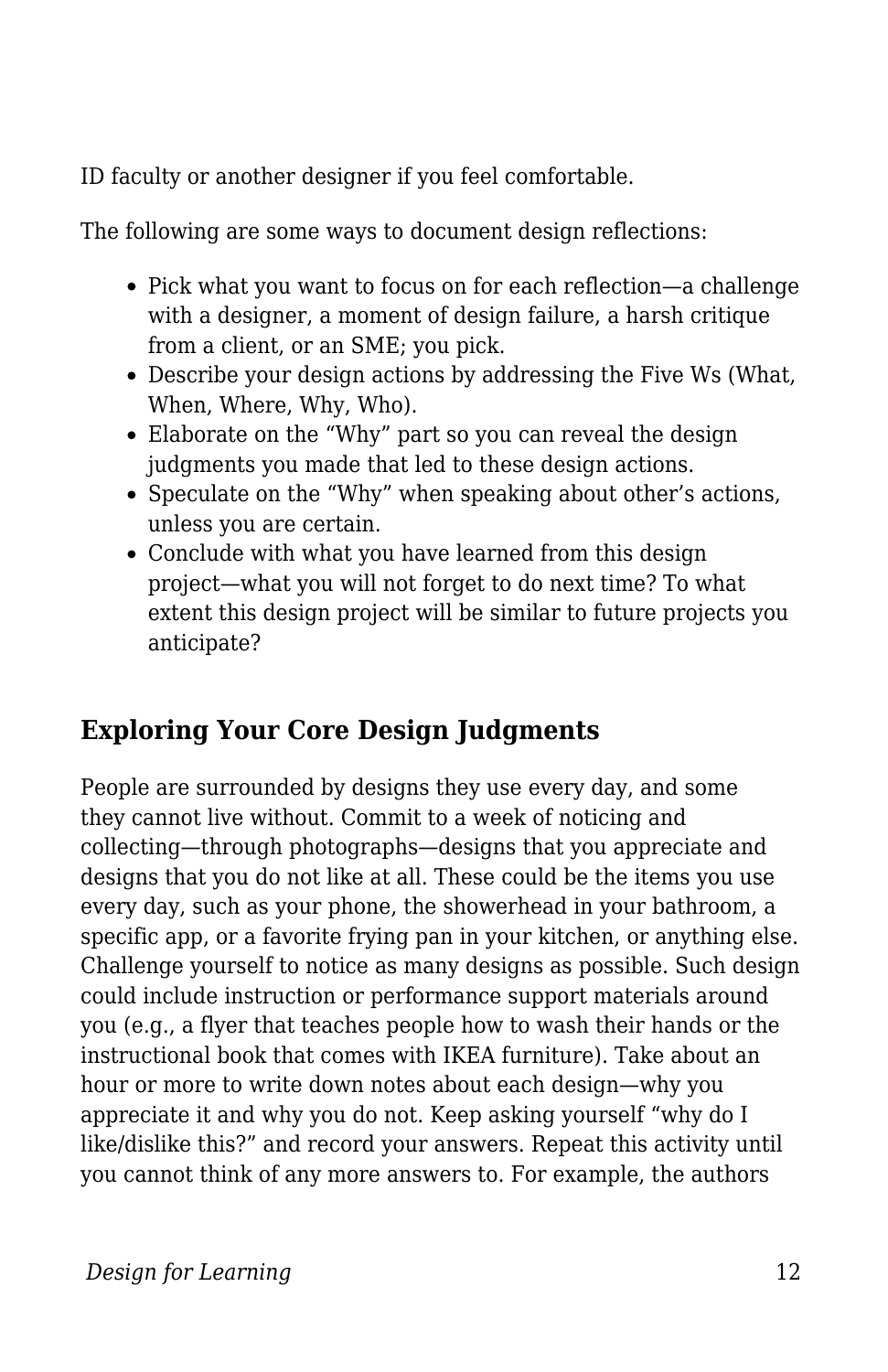appreciate public libraries. We like them because we find the books we like to borrow and not buy, they are accessible to us, they are free, they are diverse, and they provide quiet places for us to concentrate. We can say more why we like public libraries, but essentially we like public libraries because *we believe in the noble cause of public goods, and public libraries represent such a cause*.

Now examine your answers to the "why" questions and try to think about how such answers represent values you hold. These could be transparency, ease of use, elegance, democratic, accessible, inclusive/exclusive, soft, strong, and so on. These values constitute your core judgments and influence all kinds of design judgments you make. You may not be able to access all of them completely, but you are aiming to heighten your awareness of what your design values really are. Once you have spent some time on this exercise, consider revisiting it in the future to see any change you might notice in terms of the values you have—write a reflection post on such change. You can focus the noticing experience on specific types of designs (e.g., phone apps), or you can mix designs together that you see belong to each other (e.g., instructional posters and cooking books). Essentially, noticing designs and why you appreciate them will become a somewhat automatic habit for you. By these means you can question and refine your judgement across a whole career.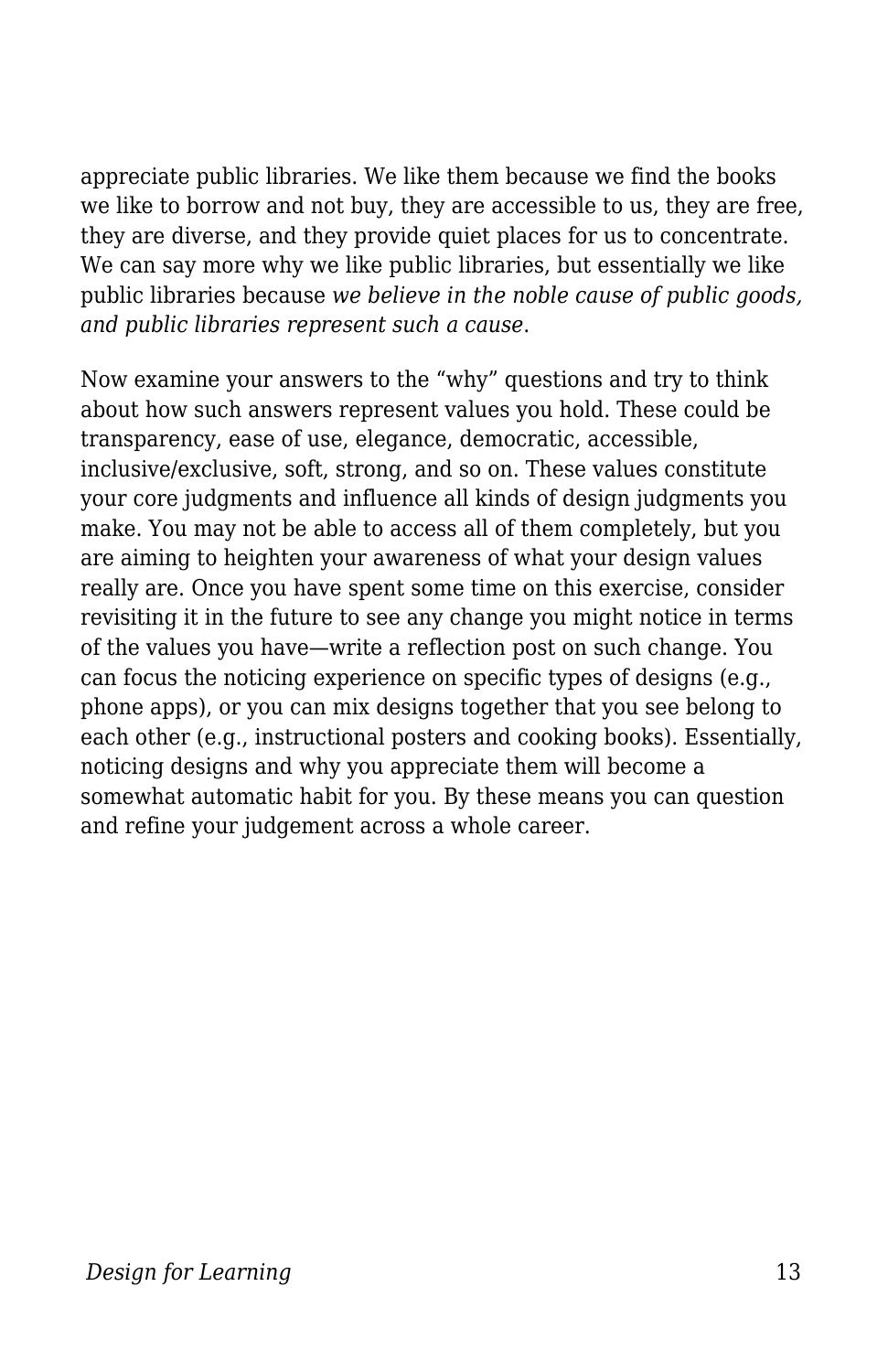### **Additional Information**

Ways to document design judgments and decisions:

- Document your design through documents and project management tools—you will have an audit trail at the end of the project that helps you or anyone else to trace back what design decisions you have made.
- Use the margins of such documents to add comments/thoughts and explanations on design decisions you have made.
- Archive written conversations (emails, chats, etc.…) between you and other design stakeholders that include design decisions (and most likely your "defense" or such decisions).
- Leverage your design reflections, notes, and design documents to write a design a case which you can publish in [the](https://scholarworks.iu.edu/journals/index.php/ijdl/index) [International Journal of Designs for Learning \(IJDL\).](https://scholarworks.iu.edu/journals/index.php/ijdl/index)

# **Conclusion**

You may have heard the common wisdom that to become a better professional, you should engage in at least 10,000 hours of practice in your profession. While there is truth in the advice that many, many hours of practice are required to develop expertise, the authors are also confident in an additional claim that there is more to expertise than just putting in a certain number of hours. Without deliberately reflecting on your design actions and the design judgments that lead to those actions, not even 10,000 hours of instructional design practice will be enough to make you an expert designer. Explicitly reflecting on your design judgments, in addition to reflecting on your practice, is what will help you become a more engaged and expert designer. Make reflection on your design judgments an intentional aspect of your efforts to develop your growing competence as a member of the instructional design profession.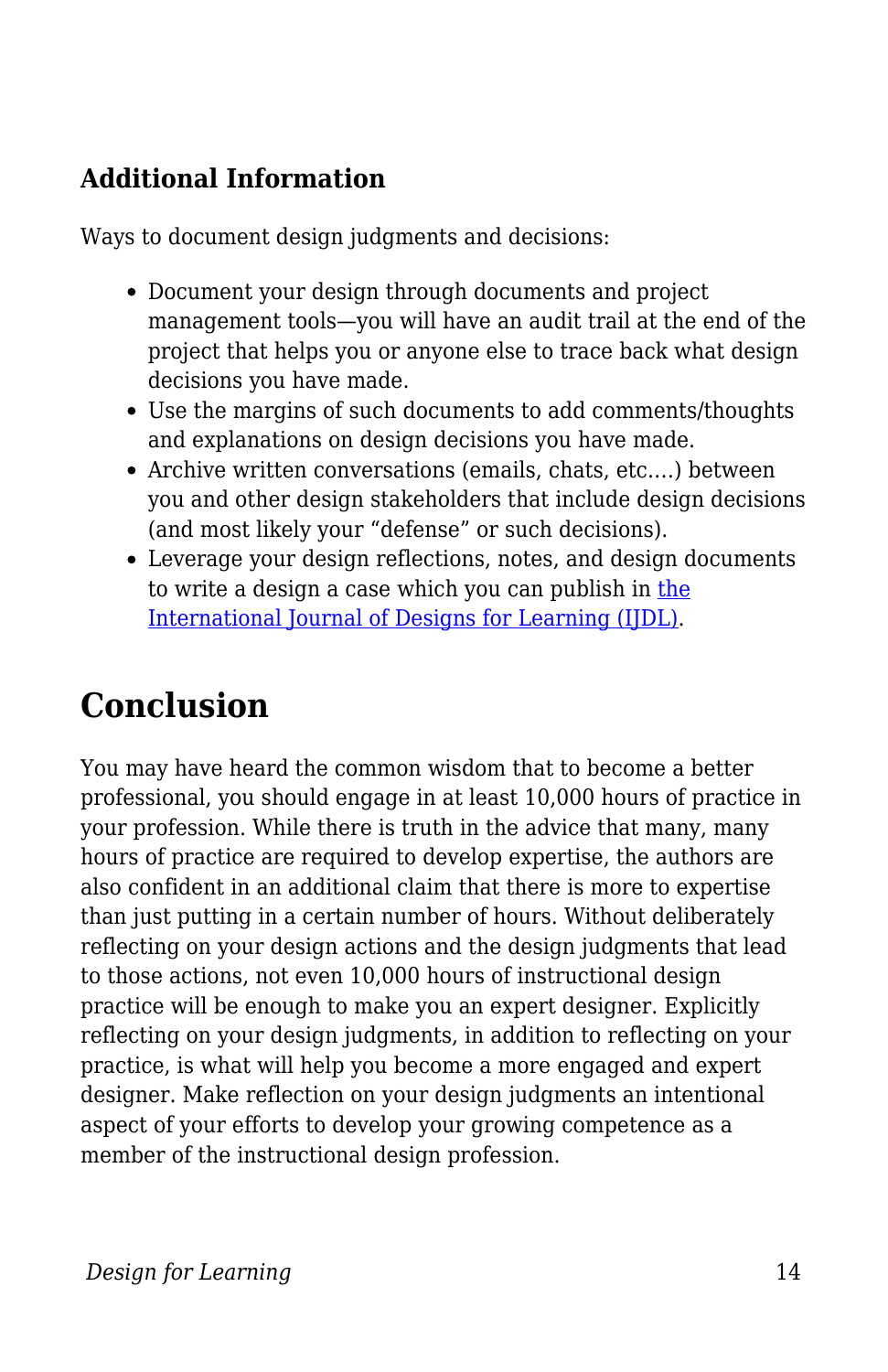### **References and Suggested Readings**

- Boling, E., Alangari, H., Hajdu, I. M., Guo, M., Gyabak, K., Khlaif, Z., Kizilboga, R., Tomita, K., Alsaif, M., Lachheb, A., Bae, H., Ergulec, F., Zhu, M., Basdogan, M., Buggs, C., Sari., R., & Techawitthayachinda, R. I. (2017). Core judgments of instructional designers in practice. *Performance Improvement Quarterly*, *30*(3), 199–219. [https://edtechbooks.org/-KAqE](https://doi.org/10.1002/piq.21250)
- Boling, E., & Gray, C. M. (2015). Designerly tools, sketching, and instructional designers and the guarantors of design. In B. Hokanson, G. Clinton, & M. Tracey (Eds.), The design of learning experience: Creating the future of educational technology (pp. 109–126). Springer. [https://edtechbooks.org/-SdNc](https://doi.org/10.1007/978-3-319-16504-2)
- Cross, N. (2001). Designerly ways of knowing: Design discipline versus design science. *Design Issues*, *17*(3), 49–55. [https://edtechbooks.org/-BwG](https://doi.org/10.1162/074793601750357196)
- Dabbagh, N. & Blijd, C. W. (2010). Students' perceptions of their learning experiences in an authentic instructional design context. *Interdisciplinary Journal of Problem-Based Learning*, *4*(1), 6–29. [https://edtechbooks.org/-tmV](https://doi.org/10.7771/1541-5015.1092)
- Demiral-Uzan, M. (2017). The Development of Design Judgment in Instructional Design Students During a Semester in Their Graduate Program (Doctoral dissertation, Indiana University).
- Demiral‐Uzan, M. (2015). Instructional design students' design judgment in action. *Performance Improvement Quarterly*, *28*(3), 7–23. [https://edtechbooks.org/-wYF](https://doi.org/10.1002/piq.21195)
- Ericsson, K. A. (2006). Protocol analysis and expert thought: Concurrent verbalizations of thinking during experts' performance on representative tasks. The Cambridge handbook of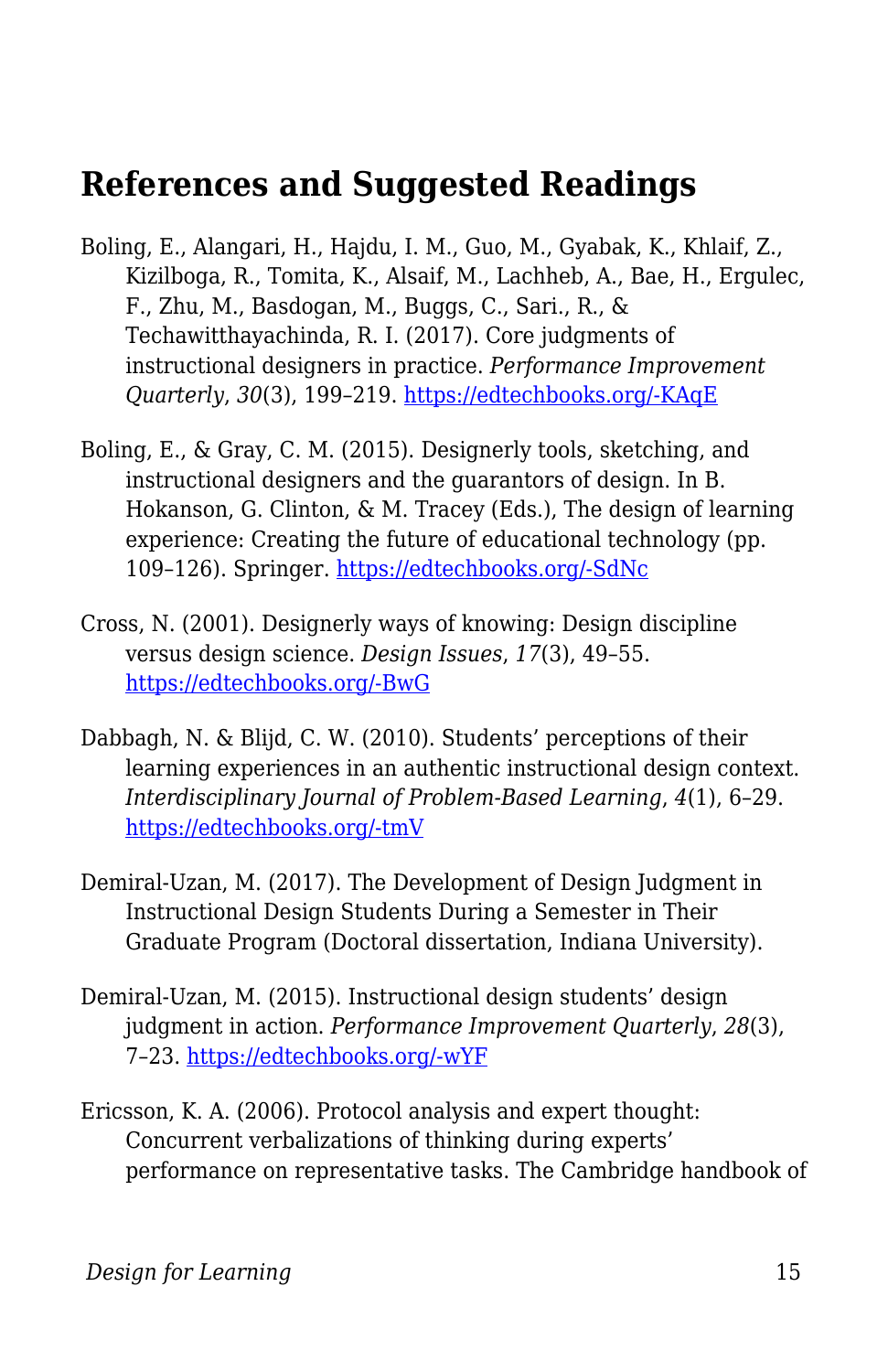expertise and expert performance, 223–241.

- Gray, C. M., Dagli, C., Demiral‐Uzan, M., Ergulec, F., Tan, V., Altuwaijri, A. A., Gyabak, K., Hilligoss, M., Kizilboga, R., Tomita, K. & Boling, E. (2015). Judgment and instructional design: How ID practitioners work in practice. *Performance Improvement Quarterly*, *28*(3), 25–49. [https://edtechbooks.org/-jCqf](https://doi.org/10.1002/piq.21198)
- Kaminski, K., Johnson, P., Otis, S., Perry, D., Schmidt, T., Whetsel, M., & Williams, H. (2018). Personal Tales of Instructional Design from the Facilitator's Perspective. In B. Hokanson, G. Clinton & K. Kaminski (Eds.), Educational Technology and Narrative (pp. 87–101). Springer. [https://edtechbooks.org/-iqm](https://doi.org/10.1007/978-3-319-69914-1)
- Korkmaz, N., & Boling, E. (2014). Development of design judgment in instructional design: Perspectives from instructors, students, and instructional designers. *Design in Educational Technology* (pp. 161–184). Springer, Cham. [https://edtechbooks.org/-LQwb](https://doi.org/10.1007/978-3-319-00927-8_10)
- Lachheb, A., & Boling, E. (2018). Design tools in practice: instructional designers report which tools they use and why. *Journal of Computing in Higher Education*, *30*(1), 34–54. [https://edtechbooks.org/-HDB](https://doi.org/10.1007/s12528-017-9165-x)
- Nelson, H. G., & Stolterman, E. (2012). The design way: Intentional change in an unpredictable world (2nd ed.). The MIT Press.
- Schön, D. (1983). The Reflective practitioner: How professionals think in action. Temple-Smith.
- Schön, D. A. (1987). Educating the reflective practitioner: Toward a new design for teaching and learning in the professions. John Wiley & Sons.
- Smith, K. M., & Boling, E. (2009). What do we make of design? Design as a concept in educational technology. *Educational Technology*,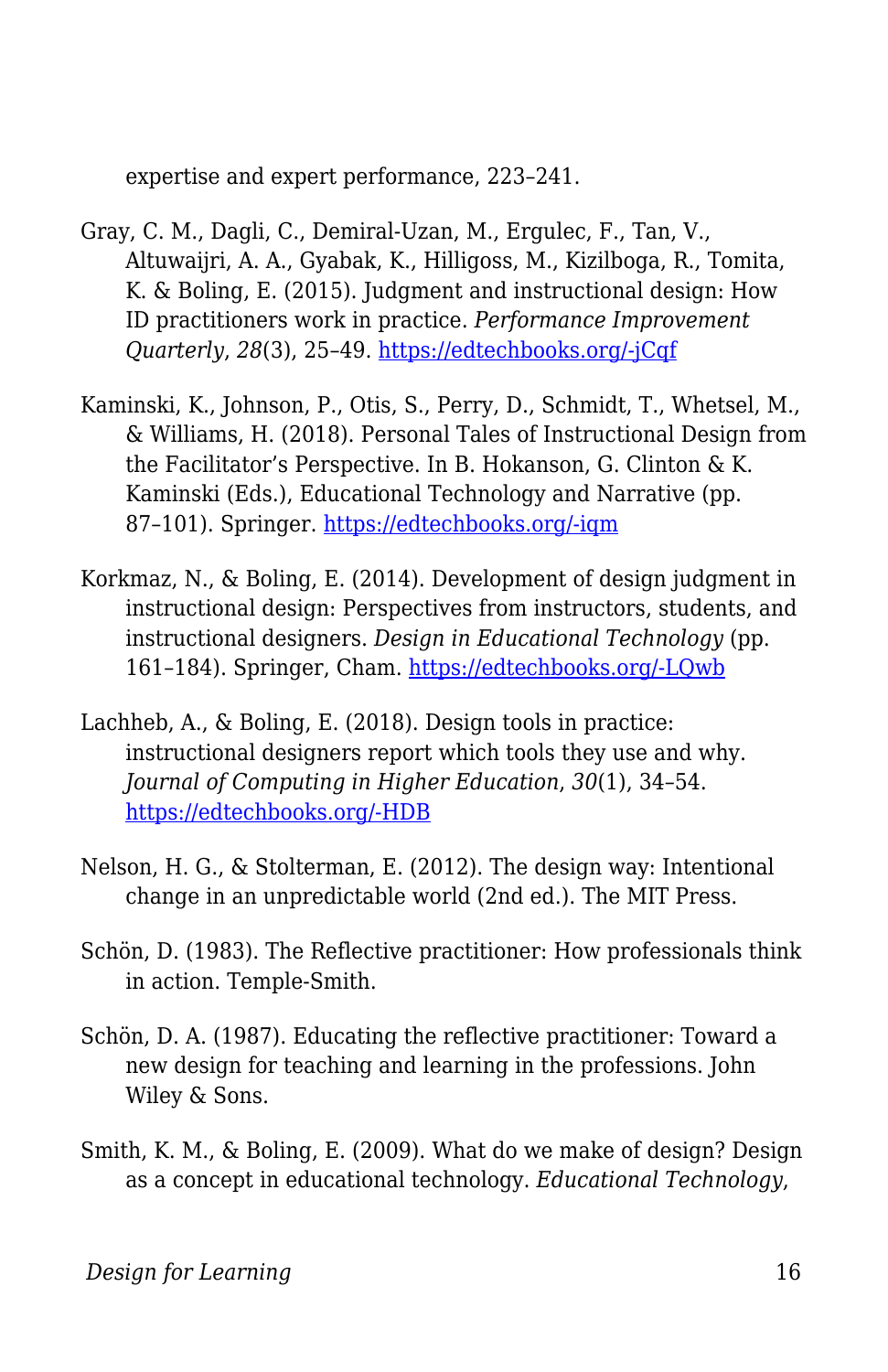*49*(4), 3–17.

- Stolterman, E., McAtee, J., Royer, D., & Thandapani, S. (2009). Designerly tools. [https://edtechbooks.org/-BqAK](http://shura.shu.ac.uk/id/eprint/491)
- Tracey, M. W., Hutchinson, A., & Grzebyk, T. Q. (2014). Instructional designers as reflective practitioners: Developing professional identity through reflection. *Educational Technology Research and Development*, *62*(3), 315–334. [https://edtechbooks.org/-aSU](https://doi.org/10.1007/s11423-014-9334-9)
- Yanchar, S. C., South, J. B., Williams, D. D., Allen, S., & Wilson, B. G. (2010). Struggling with theory? A qualitative investigation of conceptual tool use in instructional design. *Educational Technology Research and Development*, *58*(1), 39–60. [https://edtechbooks.org/-ApYi](https://doi.org/10.1007/s11423-009-9129-6)